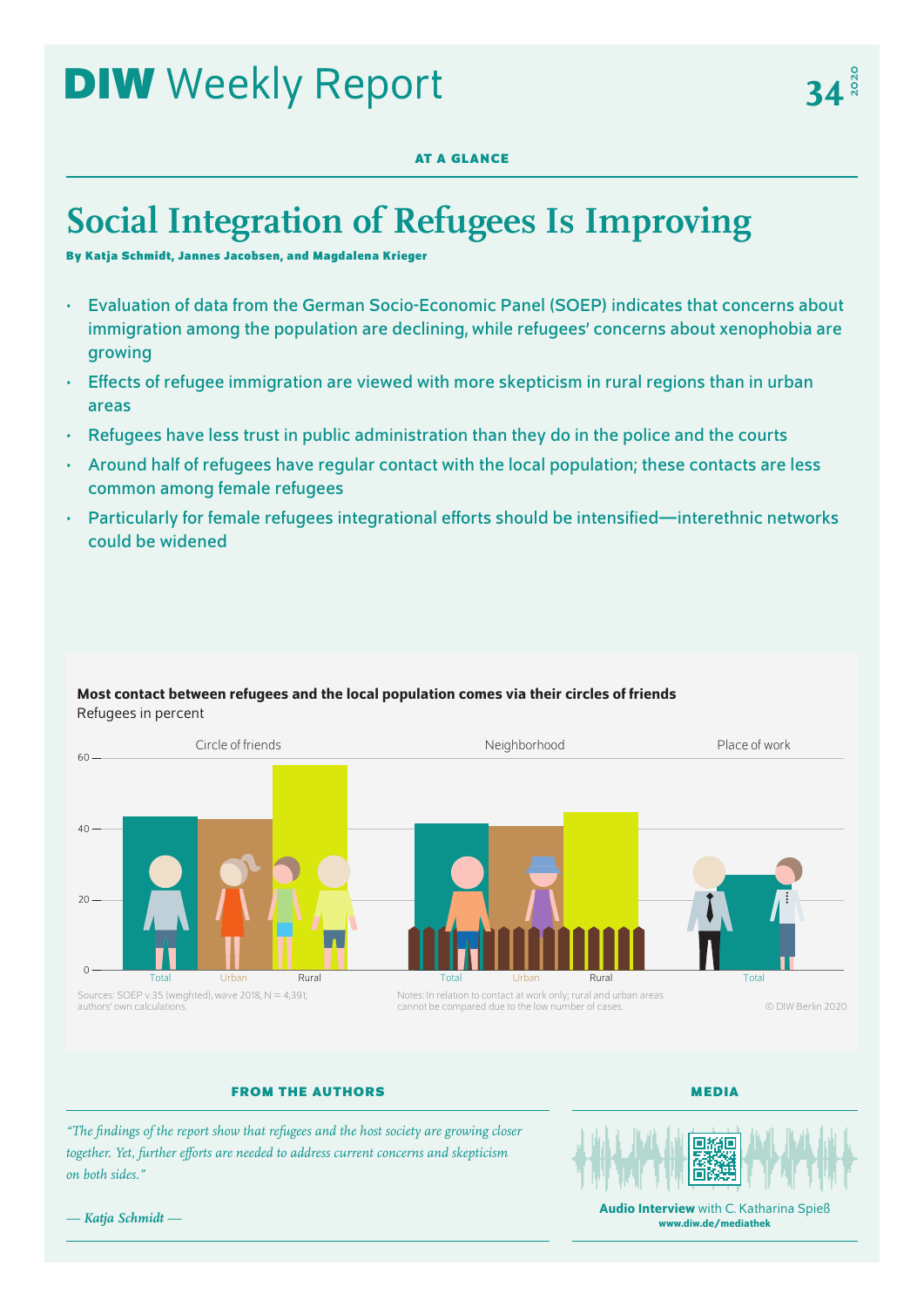## **Social Integration of Refugees Is Improving**

**By Katja Schmidt, Jannes Jacobsen, and Magdalena Krieger**

## **ABSTRACT**

Five years ago, almost a million people came to Germany seeking refuge. Chancellor Angela Merkel responded to public concern over such a large influx of refugees with her well-known saying, "Wir schaffen das" (We can do this!). Much has happened since then. As this report shows, the German population's concerns over immigration have been decreasing since 2016. Nevertheless, refugees are increasingly concerned about xenophobia. At the same time, although their trust in key state institutions is high, they are less trusting of Germany's public administration system. One way of building mutual reliance might be to foster personal contact between refugees and local populations. However, the present study indicates that, so far, only around half of refugees have regular contact with Germans. Female refugees, in particular, have less contact with Germans. Government initiatives to create diverse social networks could be an important step toward greater integration.

There are two important aspects to note in the public debate on refugee immigration since 2015. The first aspect is the response from the population living in Germany to the increased influx of refugees and the second is refugee integration into the labor market and into the educational system. While the reaction of the resident population has so far been mixed—marked on the one hand by voluntary engagement for refugees, on the other hand by great concerns about immigration<sup>1</sup>—refugees were found to have integrated relatively quickly and successfully.23 However, there are other, subjective, aspects that play an important role in integration. These include, for example, the extent of refugees' concerns about xenophobia, whether they feel discriminated against, their trust in institutions, and opportunities for them to interact with members of the host society. These aspects need to be considered in relation to the attitudes, expectations, and feelings of the members of the host society.

Based on data collected by the German Socio-Economic Panel (SOEP)4 in collaboration with Kantar, this report sheds light on the communal life of refugees and members of the host society in 2018. The present report examines the subjective and social factors influencing refugee integration. These are then compared with the attitudes of the members of the host society; our understanding is deepened by examining urban and rural areas as two distinct areas (Box 1).

The variety of and access to social opportunities in urban areas differs from that of rural areas. These differences allow conclusions to be drawn about possible access barriers that the local population are faced with. For example, urban and

**<sup>1</sup>** Jannes Jacobsen, Philipp Eisnecker, and Jürgen Schupp, "In 2016, around One-Third of People in Germany Donated for Refugees and Ten Percent Helped out on Site – yet ConcernsAre Mounting" *DIW Weekly Report,* no. 17 (2017): 347–358 (in German; [available online;](https://www.diw.de/documents/publikationen/73/diw_01.c.556677.de/17-17.pdf) accessed July20, 2020. This applies to all other online sources in this report unless stated otherwise).

**<sup>2</sup>** Herbert Brücker, Johannes Croisier, Yuliya Kosyakova, Hannes Kröger, Giuseppe Pietrantuono, Nina Rother, and Jürgen Schupp, "Language skills and employment rate of refugees in Germany improving with time," *DIW Weekly Report,* no. 4. (2019): 50–61 ([available online\)](https://www.diw.de/documents/publikationen/73/diw_01.c.612334.de/dwr-19-04.pdf).

**<sup>3</sup>** Herbert Brücker, Yuliya Kosyakova, and Eric Schuß, "Integration in Arbeitsmarkt und Bildungssystem macht weiter Fortschritte," *IAB-Kurzbericht,* no. 4. (2020): 1–16 (in German; [available online\)](http://doku.iab.de/kurzber/2020/kb0420.pdf).

**<sup>4</sup>** The Socio-Economic Panel (SOEP) is a representative annual survey of private households that has been conducted since 1984, beginning in former West Germany only. Since 1990, it has also included former East Germany. See Jan Goebel etal., "The German Socio-Economic Panel (SOEP)," *Journal of Economics and Statistics* 239, no.29 (2019): 345–360 [\(available online](https://doi.org/10.1515/jbnst-2018-0022)).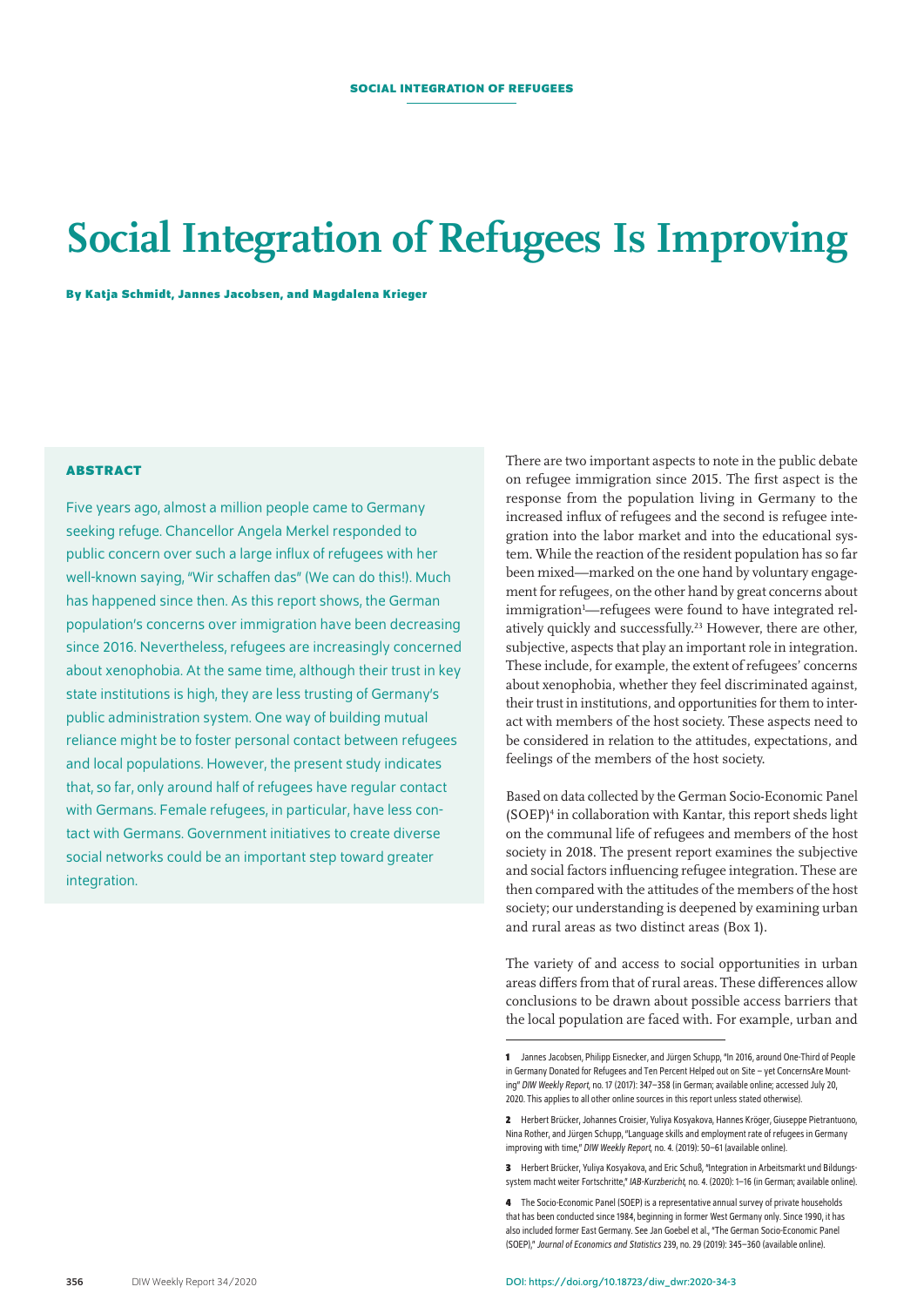#### Box 1

#### Differentiating between urban and rural areas

Our distinction between urban and rural area is based on the definition of rural areas taken from the Federal Institute for Research on Building, Urban Affairs and Spatial Development (*Bundesinstitut für Bau-, Stadt und Raumforschung*, BBSR).1 Accordingly, municipalities are classified based on their size, population density, and central-local function as either agglomeration areas, urbanized areas or rural areas. We consider agglomerations and urbanized areas to be urban areas and contrast them with rural areas.

**1** See Federal Institute for Research on Building, Urban Affairs and Spatial Development (in German; [available online\)](https://www.bbsr.bund.de/BBSR/DE/forschung/raumbeobachtung/Raumabgrenzungen/SiedlungsstrukturelleGebietstypen/Kreistypen/kreistypen.html?nn=443048).

rural areas currently have not only different integration concepts, but differing availability of language and integration courses. Furthermore, refugees use mainly public transport, which significantly restricts their mobility in rural areas. Personal relationship structures also differ between rural and urban areas; while in rural areas you know your neighbors, there is more anonymity in urban areas. These and other differences may affect opportunities for refugee integration.5 Since refugees have little autonomy in choosing their place of residence due to residency requirements and because they are allocated accommodation in accordance with the Königstein Key (Königsteiner Schlüssel),<sup>6</sup> this report expects there to be differences in the integration process between urban and rural areas (Box 2).

## Concerns about immigration have been receding since 2016

Successfully integrating immigrants depends, among other things, on prevailing attitudes within the host society.7 When immigrants experience rejection, for example in the form of social separation or discrimination, it becomes more difficult for them to participate in society. For this reason, the first step is to examine sentiments in the host society. The annual SOEP survey asks respondents how concerned they are about immigration. Response categories are "not concerned at all," "somewhat concerned," and "very concerned."

## Box 2

#### Questions from the SOEP survey questionnaire

#### **Population**

This was a survey of members of the host society rather than refugees.

#### **Concerns**

Are you concerned about immigration to Germany?

- 1. Yes, very concerned
- 2. Yes, somewhat concerned
- 3. No, not concerned at all

#### **Attitudes to refugees**

The questions evaluated here focus on personal, subjective assessments of five areas, each with eleven possible ratings, where one was the most negative and eleven the most positive: The issue of refugees is controversial in Germany. What would you personally say to the following questions?

- 1. In general, is it bad or good for the German economy that refugees are coming here?
	- Bad for the economy (1)
	- Good for the economy (11)
- 2. In general, will refugees erode or enrich cultural life in Germany?
	- Erode (1)
	- Enrich (11)
- 3. Will refugees make Germany a worse or better place to live?
	- A worse place (1)
	- A better place (11)
- 4. Does a high influx of refugees mean more risks or more opportunities in the short term?
	- More risks short term (1)
	- More opportunities short term (11)
- 5. Does a high influx of refugees mean more risks or more opportunities in the long term?
	- More risks long term (1)
	- More opportunities long term (11)

In order to simplify interpretation, the responses are divided into three categories: 1–4 "rather negative", 5–7 "ambivalent", and 8–11 "rather positive."

#### **Engagement**

The following question is aimed at the respondents' engagement with the refugee issue. Respondents were asked "Which of the following activities have you done in connection with the refugee issue since last year and which do you intend to do (again) in the future?" The present report only examines work already carried out locally with refugees, such as visits to authorities or language training:

• Since last year (yes/no)

**<sup>5</sup>** Tabea Rösch, Hanne Schneider, Johannes Weber, and Susanne Worbs, "Integration von Geflüchteten in ländlichen Räumen," *Bundesamt für Migration und Flüchtlinge Research Report,* no.36 (2020) ([available online](https://www.bamf.de/SharedDocs/Anlagen/DE/Forschung/Forschungsberichte/fb36-integration-laendlicher-raum.pdf?__blob=publicationFile&v=5)).

**<sup>6</sup>** The distribution of asylum seekers throughout the federal states is based on the Königstein Key (*Königsteiner Schlüssel*). The Königstein Key determines the distribution quota and is based on tax revenues and the population of the federal states ([available online\)](https://www.bamf.de/DE/Themen/AsylFluechtlingsschutz/AblaufAsylverfahrens/Erstverteilung/erstverteilung-node.html). Refugees who receive social benefits are also subject to a residence requirement, meaning their place of residence is specified ([available online](https://www.bamf.de/DE/Themen/AsylFluechtlingsschutz/AblaufAsylverfahrens/Erstverteilung/erstverteilung-node.html)).

**<sup>7</sup>** See also Christian S. Czymara and Alexander W. Schmidt-Catran, "Wer ist in Deutschland willkommen? Eine Vignettenanalyse zur Akzeptanz von Einwanderern," *Kölner Zeitschrift für Soziologie und Sozialpsychologie,* no. 68 (2016): 193–227; M. Verkuyten, "Emotional reactions to and support for immigrant policies: Attributed responsibilities to categories of asylum seekers," *Social Justice Research* 17, no.3 (2004): 293–314.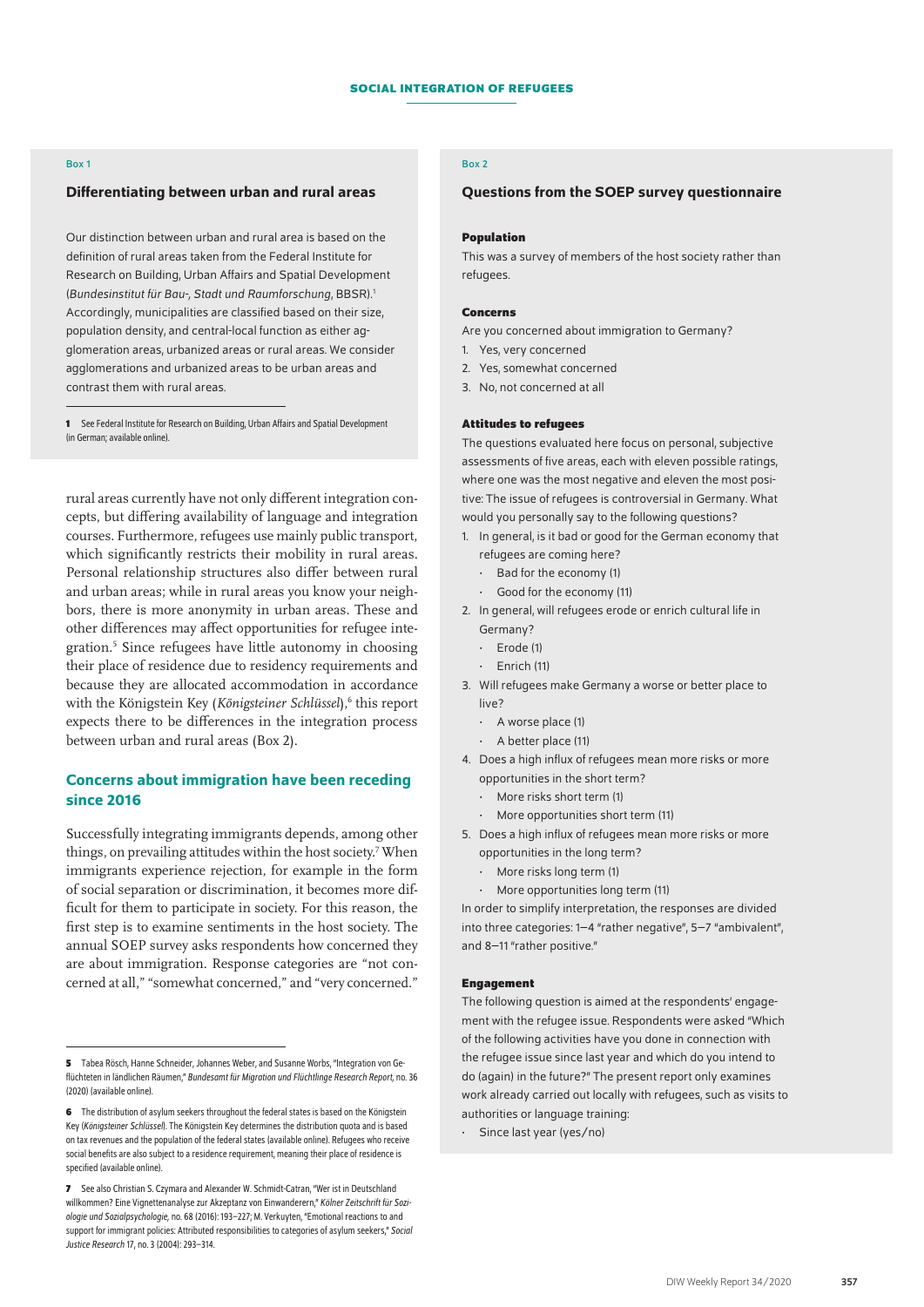#### Figure 1

## Concerns about immigration between 2012 and 2018 Members of the host society in percent



© DIW Berlin 2020

Percent of host society who are very concerned about immigration has decreased significantly since 2016.

> The share of respondents who were "very concerned" about immigration increased significantly between 2013 and 2016 (Figure 1). After the peak of refugee immigration to Germany in 2015/16, this share then fell over the next two years. While almost half of those surveyed (46 percent) were very concerned about immigration in 2016, this figure fell to just under one-third (32 percent) in 2018. However, if we include those respondents who were at least "somewhat concerned" about immigration, it becomes apparent that, in 2018, the issue of immigration still concerned the majority of respondents in Germany. Taken together, around three-quarters of the population (74 percent) were somewhat or very concerned about immigration. By comparison, this figure was around ten percentage points lower (63 percent) in 2013. The

share of respondents who were "not concerned at all" about immigration developed accordingly. While this figure fell to 16 percent in 2016, the lowest value in the surveyed categories, it rose again by ten percentage points over the course of two years, with around one-quarter of those surveyed saying they were not concerned about immigration at all in 2018.

In summary, concerns have decreased overall since 2016, but are still above 2013 levels.

## Effects of refugee immigration are viewed with more skepticism in rural regions than in urban areas

In sociological research, among other things, the increased rejection of immigrants is believed to be attributable to the host society's perceived cultural and economic threats.<sup>8</sup> For example, it has been shown that people who perceive refugees as a threat to German society are more likely to identify with the right-wing populist AfD party, which rejects refugee immigration.<sup>9</sup>

The SOEP data indicates how pronounced such perceived threats were among respondents in the resident population in 2018. SOEP respondents were asked to rate the influence of refugees on the "economy," "culture," and "Germany as a place to live," as well as the short- and long-term effects of refugee immigration, using an 11-point scale where one is most negative and eleven is most positive. In order to simplify interpretation, the responses are grouped into three categories: 1–4 "rather negative," 5–7 "ambivalent," and 8–11 "rather positive."

**9** Holger Lengfeld and Clara Dilger, "Kulturelle und ökonomische Bedrohung. Eine Analyse der Ursachen der Parteiidentifikation mit der "Alternative für Deutschland" mit dem Sozio-ökonomischen Panel 2016," *Zeitschrift für Soziologie* 47*,* no.3 (2018): 181–199.

#### Figure 2

## Assessment of the effects of refugee immigration on various areas

Members of the host society in percent



Note: the vertical lines indicate the 95-percent confidence interval.

Sources: SOEP v.35 (weighted), wave 2018, N = 25,682; authors' own calculations. The share of individuals who provided no information was less than two percent and is included in N.

© DIW Berlin 2020

In rural areas, the impact of refugees on the economy, culture, and living space is generally viewed with significantly more skepticism.

**<sup>8</sup>** Christian S. Czymara and Alexander W. Schmidt-Catran, "Wer ist in Deutschland willkommen? Eine Vignettenanalyse zur Akzeptanz von Einwanderern," *Kölner Zeitschrift für Soziologie und Sozialpsychologie,* no. 68 (2016): 193–227.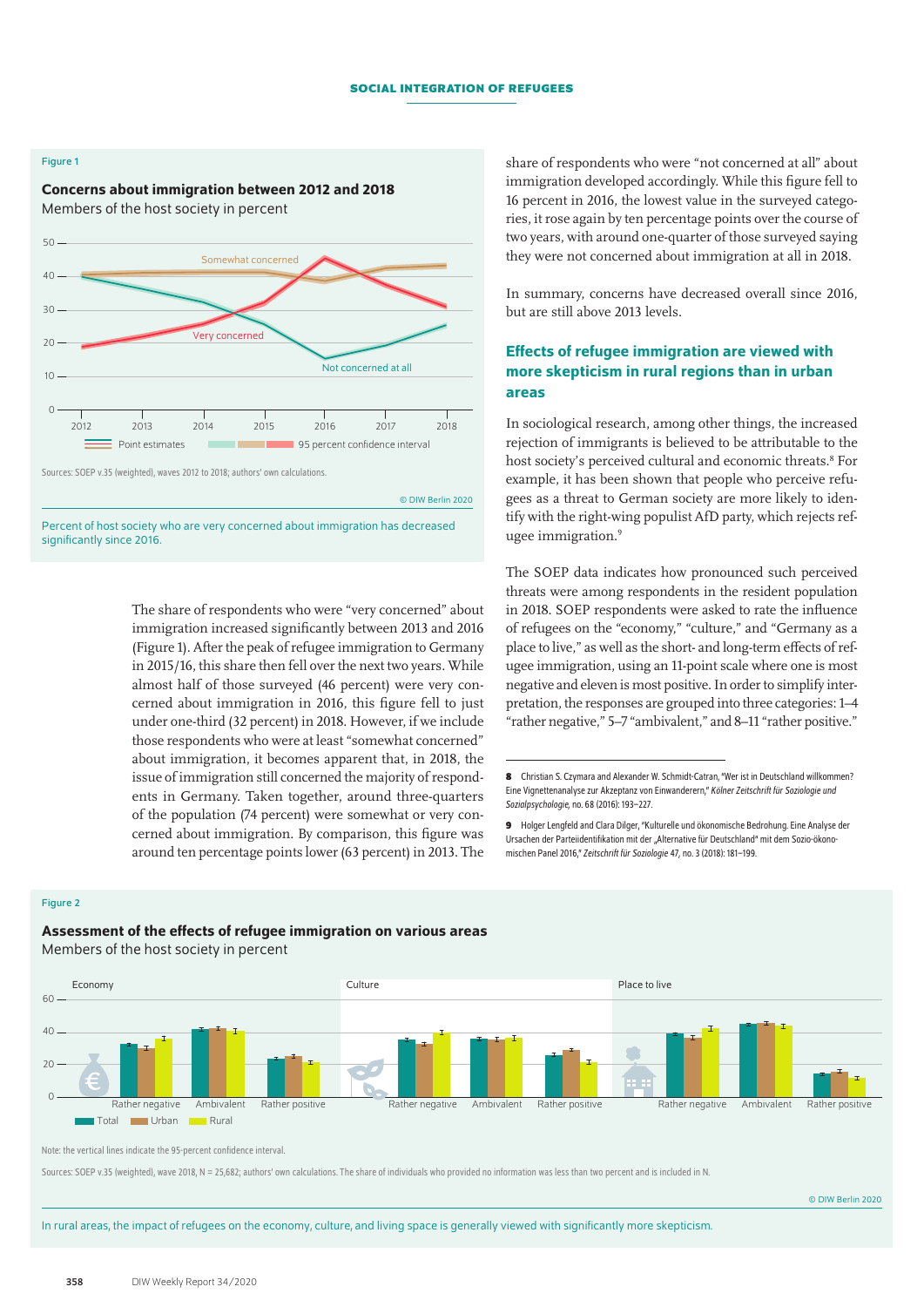In 2018, most respondents (40 percent) expressed ambivalent attitudes toward the effect of refugees on the German economy, while around one-quarter thought it was rather good and one-third thought it was rather bad (Figure 2). Over one-third of respondents thought that refugee immigration had an ambivalent effect on cultural life in Germany, while over one-third thought it would erode German culture and more than one-quarter thought it would enrich German culture. At the same time, as little as 14 percent of respondents thought that refugees would make Germany a better place to live, while almost 40 percent expected a rather negative impact. Most respondents (45 percent) expressed ambivalent attitudes. When asked whether a large influx of refugees would mean more risks or more opportunities in the short and long term (Figure 3), only around eight percent of respondents said they saw short-term opportunities, while almost two-thirds thought there would be risks in the short term. In the long-term assessment, these figures were significantly lower, at 40 percent. At the same time, however, around one-quarter of respondents thought that the opportunities from refugee immigration would outweigh the risks in the long term.

Refugee immigration was consistently viewed with significantly more skepticism in rural regions than in urban areas. The most obvious difference relates to cultural impact. In rural areas, 22 percent perceived the influence of refugees as culturally enriching, while in urban areas this figure was seven percentage points higher (29 percent). When it comes to how respondents see the risks and opportunities related to refugee immigration, in contrast, there are only slight differences between urban and rural areas: In the short term, eight percent of urban dwellers and seven percent of rural dwellers said there were clear opportunities from refugee immigration. However, looking long term, their views of the future diverge somewhat: for 29 percent of those living in urban areas, the opportunities are greater, while this figure is only 24 percent among respondents living in rural areas.

Overall, opinions in the host society have become more positive. This trend is compared with the refugee perspective below.

## Refugees are increasingly concerned about xenophobia, yet experiences of direct discrimination are less common

The refugee perspective was examined using the IAB-BAMF-SOEP Survey of Refugees in Germany (Box 3). The data generally show that refugees' concerns about xenophobia increased slightly between 2016 and 2018. In 2018, more than one in three adult refugees reported that they were somewhat (26 percent) or very concerned (12 percent) about xenophobia. This implies a statistically significant increase of around five percentage points for those refugees who were somewhat or very concerned in the two years since 2016.

With regard to specific experiences of xenophobia, however, the survey data show that concerns might stem from more

## Figure 3

## Assessment of the short- and long-term effects of refugee immigration

Members of the host society in percent



Note: the vertical lines indicate the 95-percent confidence interval.

Sources: SOEP v.35 (weighted), wave 2018, N = 25,682; authors' own calculations. The share of individuals who provided no information was less than two percent and is included in N.

© DIW Berlin 2020

The local population believes that immigration brings more risks than opportunities.

### Figure 4

## Perceived discrimination based on origin Refugees in percent



Note: the vertical lines indicate the 95-percent confidence interval.

Sources: SOEP v.35 (weighted), wave 2018, N = 4,256; authors' own calculations. The share of individuals who provided no information is around three percent and is included in N.

|  | © DIW Berlin 2020 |  |  |  |
|--|-------------------|--|--|--|
|  |                   |  |  |  |

The majority of refugees do not feel discriminated against.

than the direct experiences of the refugees themselves. For example, fewer than one in ten adult refugees reported that they often feel discriminated against because of their origin (Figure 4). Around one in three feels they have rarely been discriminated against and more than half feel they have not been discriminated against at all. The differences between urban and rural areas are not significant.

Similarly, in-depth analyses by the Federal Office for Migration and Refugees show that refugees have continued to feel welcome in Germany in recent years.10 A look at the

**<sup>10</sup>** Christina de Paiva Lareiro, Nina Rother, and Manuel Siegert, "Geflüchtete verbessern ihre Deutschkenntnisse und fühlen sich in Deutschland weiterhin willkommen," *BAMF-Kurzanalyse,*  no. 1 (2020): 1–19. (in German; [available online\)](https://www.bamf.de/SharedDocs/Anlagen/DE/Forschung/Kurzanalysen/kurzanalyse1-2020_iab-bamf-soep-befragung-sprache.pdf?__blob=publicationFile&v=6)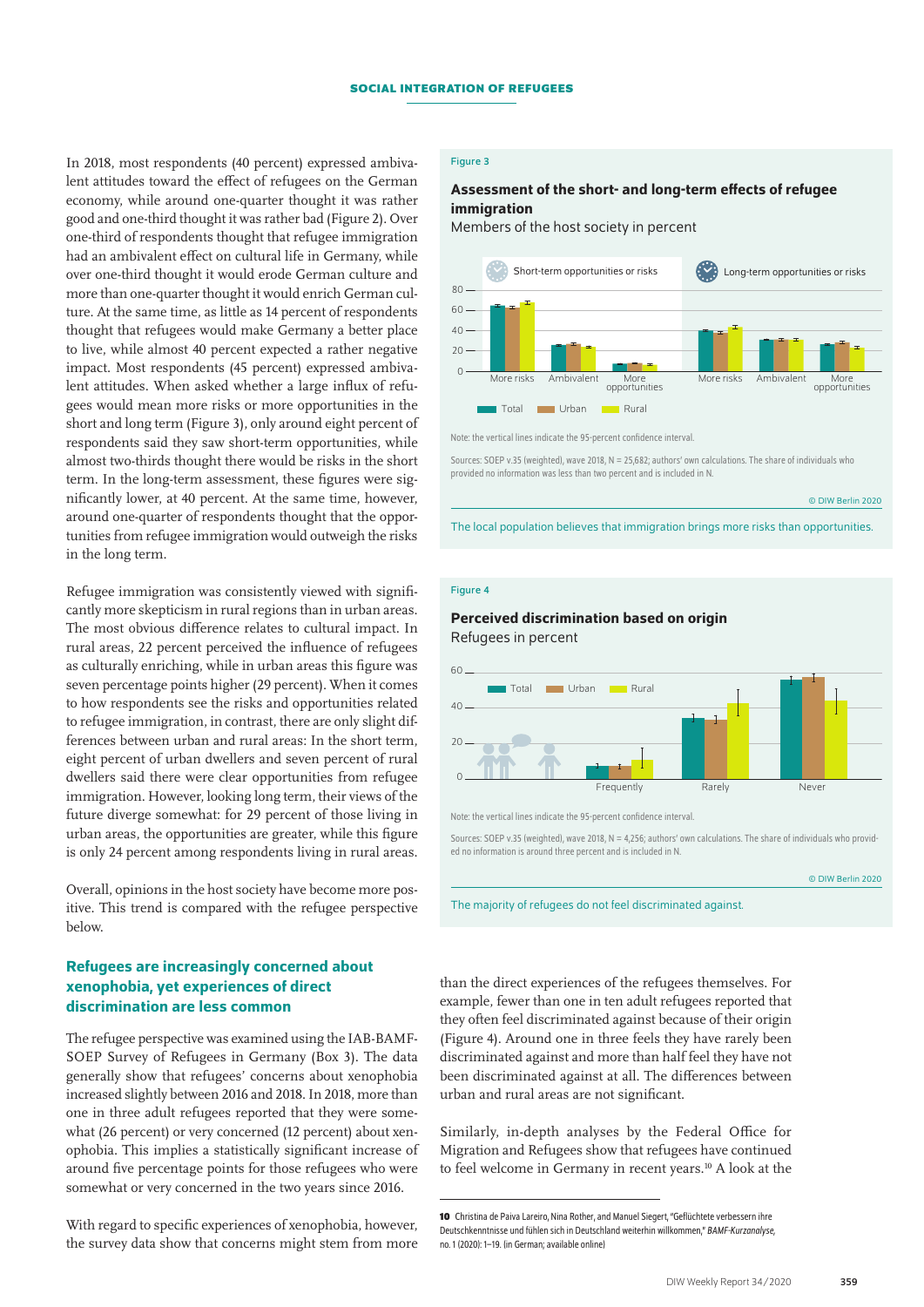#### Box 3

## Questions from the IAB-BAMF-SOEP Survey of Refugees in Germany 2018

#### **Concerns**

Are you concerned about xenophobia and hatred towards foreigners in Germany?

- 1. Yes, very concerned
- 2. Yes, somewhat concerned
- 3. No, not concerned at all

#### **Perceived discrimination**

How often have you personally had the experience of being disadvantaged here in Germany because of your origin?

- 1. Often
- 2. Rarely
- 3. Never

#### **Trust in institutions**

How much trust do you personally have in the following German institutions?

- 1. Public administration
- 2. Legal system
- 3. Police

In order to simplify interpretation, the responses are divided into three categories: 0–2 "low level of trust", 5–7 "medium level of trust", and 8–11 "high level of trust."

#### **Contact with Germans**

How often do you spend time with Germans?

- 1. Daily
- 2. Several times a week
- 3. Every week
- 4. Every month
- 5. Rarely
- 6. Never

We have summarized the responses "daily" to "every week" as "regular contact" and placed the remaining responses in the category of "rarely in contact."

### **How often do you have contact with Germans in your circle of friends / in your neighborhood / at your place of work?**

- 1. Daily
- 2. Several times a week
- 3. Every week
- 4. Every month
- 5. Rarely
- 6. Never

We have summarized the responses "daily" to "every week" as "regular contact" and placed the remaining responses in the category of "rarely in contact."

concerns and the perceived discrimination reveals a dichotomous landscape. Although refugees are increasingly voicing their concerns about xenophobia, the data suggest that these concerns might not stem solely from their own experiences. It is believed that media reports may also be influencing their concerns about xenophobia. Against the background of anti-migration and racist protests, following the incidents in Kandel, Rhineland-Palatinate in summer 2015, for example, this interpretation seems probable. As a result of the attacks in Hanau and Halle, which occurred after the survey, this report can still assume that refugees' concerns might continue to grow.

In addressing these concerns, one important step could be to listen to those affected by such attacks. Following the attack in Hanau, for example, there was frequent criticism that minorities were not adequately protected from attacks.<sup>11</sup> On the political side, the development of concepts for more proactive protection of minorities could be an important step.

## Refugees' trust in key state institutions is high

Another indicator of how immigrants are settling in and acclimatizing to their new surroundings is the level of trust they have in key state institutions, such as public administration, the police, and the courts. This is highly relevant from two perspectives. First, due to their immigration history and asylum applications, refugees will regularly come into contact with the government's administration apparatus and possibly the police and the courts as well. A high level of trust in these institutions is therefore also an indicator of the acceptance shown for the way these institutions operate. Second, having trust in these institutions also means having trust in the just functioning of the rule of law. Ideally, this should be high.

When asked about public administration, the legal system, and the police, refugees generally said they had a high level of trust in them. On a scale of 0 to 10 (10 being a high level of trust), around 60 percent of refugees said their trust in the police was high. Around half of all respondents had a high level of trust in the legal system. However, a less homogenous picture emerges in the case of public administration, with only one in three indicating a high level of trust in this institution.

If the respective gradations of the 11-point scale up to a value of 8 are also included as indicators of a high level of trust, the level of trust in the three institutions each rises substantially to over 60 percent (Figure 5 shows examples of aggregate values for trust in public administration). With regard to differences between urban and rural areas, the data show that levels of trust tend to be lower in rural areas, although this disparity cannot be statistically confirmed.

In summary, it can be seen that trust in key state institutions is generally high, but there is still room for improvement,

**<sup>11</sup>** See also a press release from the Central Council of Muslims in Germany dated February 20, 2020: [available online.](http://www.zentralrat.de/32001.php)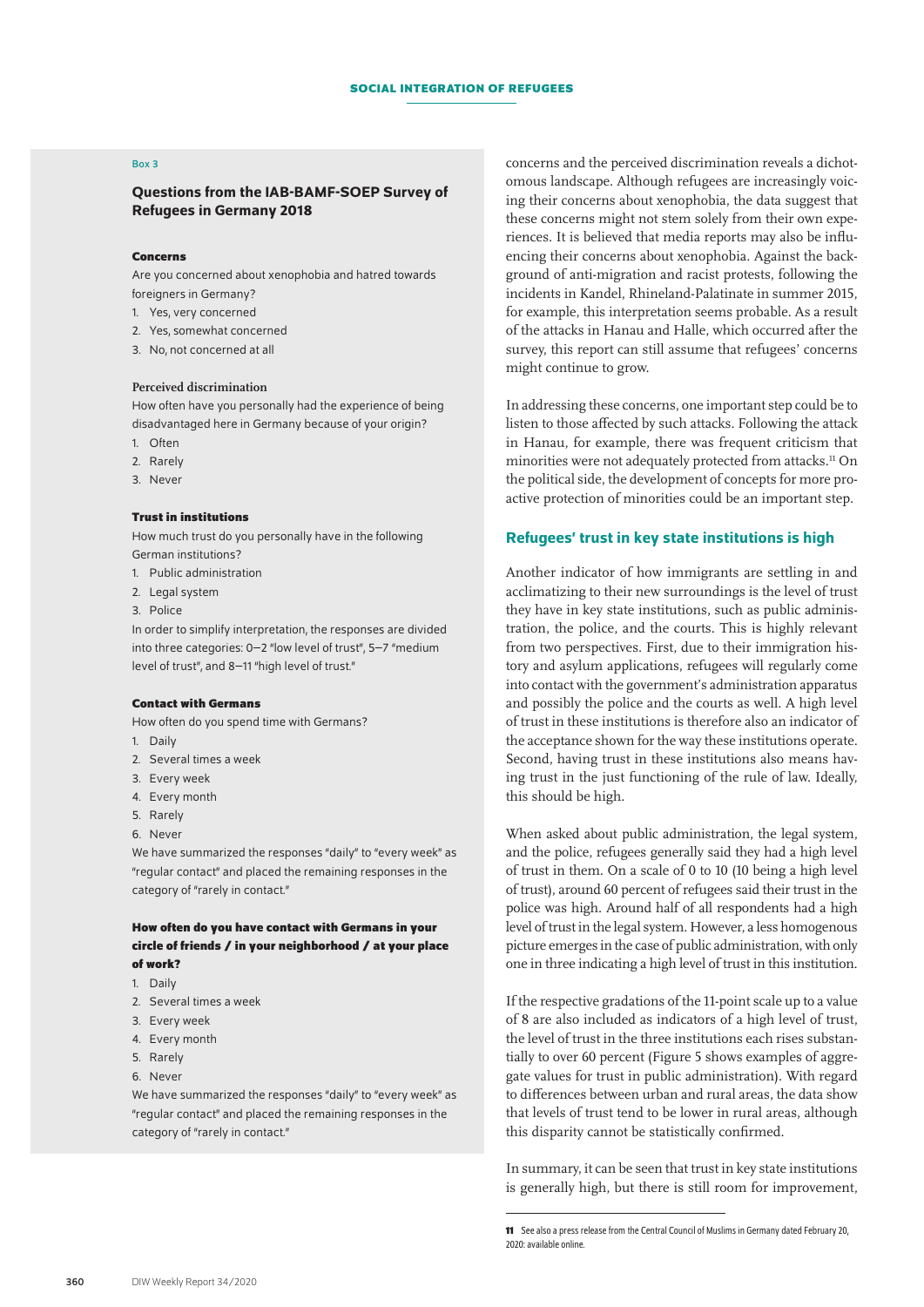especially in public administration. Trust in public administration could be strengthened by making its decision-making processes more transparent so that the work of this institution is more comprehensible for refugees.

From a sociological perspective, another important factor for increasing trust and reducing concerns is access to social networks. Social networks can act as bridges between otherwise separate groups, facilitating refugee access to societal institutions and information.12

The next section examines two questions relating to this aspect. First, to what extent are refugees already integrated into social networks and, second, what determines refugee access to interethnic networks?

## Around half of refugees have regular contact with Germans, particularly among their circles of friends

In the IAB-SOEP-BAMF survey conducted in 2018, refugees were asked how often they spent time with Germans. Possible answers were "daily", "several times a week", "every week", "every month", "rarely", and "never" (Box 3). The survey data show that 57 percent of refugees surveyed regularly spent time with Germans, i.e., daily to weekly. For refugees who live in rural areas of Germany, this figure was even higher at two-thirds. This difference of around ten percentage points compared to refugees living in urban areas is not statistically significant.

The survey data further suggest that refugees mainly spent time with Germans who were in their circles of friends. 43 percent of respondents stated that they regularly maintain friendly contact with Germans (Figure 6). This is particularly true of refugees in rural areas. In addition, neighborhood contact plays an important role in both urban and rural areas. A total of 40 percent of those surveyed reported that they had regular contact with their German neighbors. In contrast, comparatively few refugees were in contact with Germans at their places of work. Looking at the group of refugees who were employed in 2018, only one in four stated that he or she regularly interacted with Germans at work. This shows that refugees and members of the host society do not necessarily encounter each other at their places of work.

Another important point of contact between refugees and locals is voluntary work, which many people did after the migration influx in summer 2015. The resident population was also asked about voluntary work in the SOEP study. The results showed that in 2016, around one-third of the German population made donations in cash or in kind to refugees, and six percent volunteered locally to help refugees.13 In 2018,

#### Figure 5

## Trust in public administration in Germany Refugees in percent



Note: the vertical lines indicate the 95-percent confidence interval.

Sources: SOEP v.35 (weighted), wave 2018, N = 3,834; authors' own calculations. The share of individuals who provided no information is between six and seven percent and is included in N.

© DIW Berlin 2020

Refugees' trust in public administration is mostly high.

#### Figure 6

## Regular contact between refugees and Germans by sphere of life

Refugees in percent



Notes: Contact at work refers to N = 1,170 refugees who were gainfully employed in 2018. In relation to contact at work only; rural and urban areas cannot be compared due to the low number of cases.

The vertical lines indicate the 95-percent confidence interval.

Sources: SOEP v.35 (weighted), wave 2018, N = 4,391; authors' own calculations. The share of individuals who provided no information was between six and nine percent and is included in N.

#### © DIW Berlin 2020

Most regular contact between refugees and the local population comes via their circles of friends

seven percent of SOEP respondents stated that they were involved in helping refugees in their local area, for example by helping them with visits to the authorities. Consequently, volunteer work also offers a platform for refugees and locals to experience direct contact with one another. There were no differences between voluntary work in the urban and rural regions of the host society.

Overall, this indicates a mixed picture of contact between refugees and Germans. While more than half of refugees were already in regular contact with Germans, 43 percent of refugees surveyed had no regular access to such social networks. This raises the question as to which factors promote contact between refugees and the host society.

**<sup>12</sup>** Mark S. Granovetter, "The Strength of Weak Ties," *American Journal of Sociology* 78, *no.* 6 (1973): 1360–1380.

**<sup>13</sup>** Jannes Jacobsen, Philipp Eisnecker, and Jürgen Schupp, "In 2016, around One-Third of People in Germany Donated for Refugees and Ten Percent Helped out on Site – yet Concerns Are Mounting" *DIW Weekly Report,* no. 17 (2017): 347–358 (in German; [available online](https://www.diw.de/documents/publikationen/73/diw_01.c.556677.de/17-17.pdf)).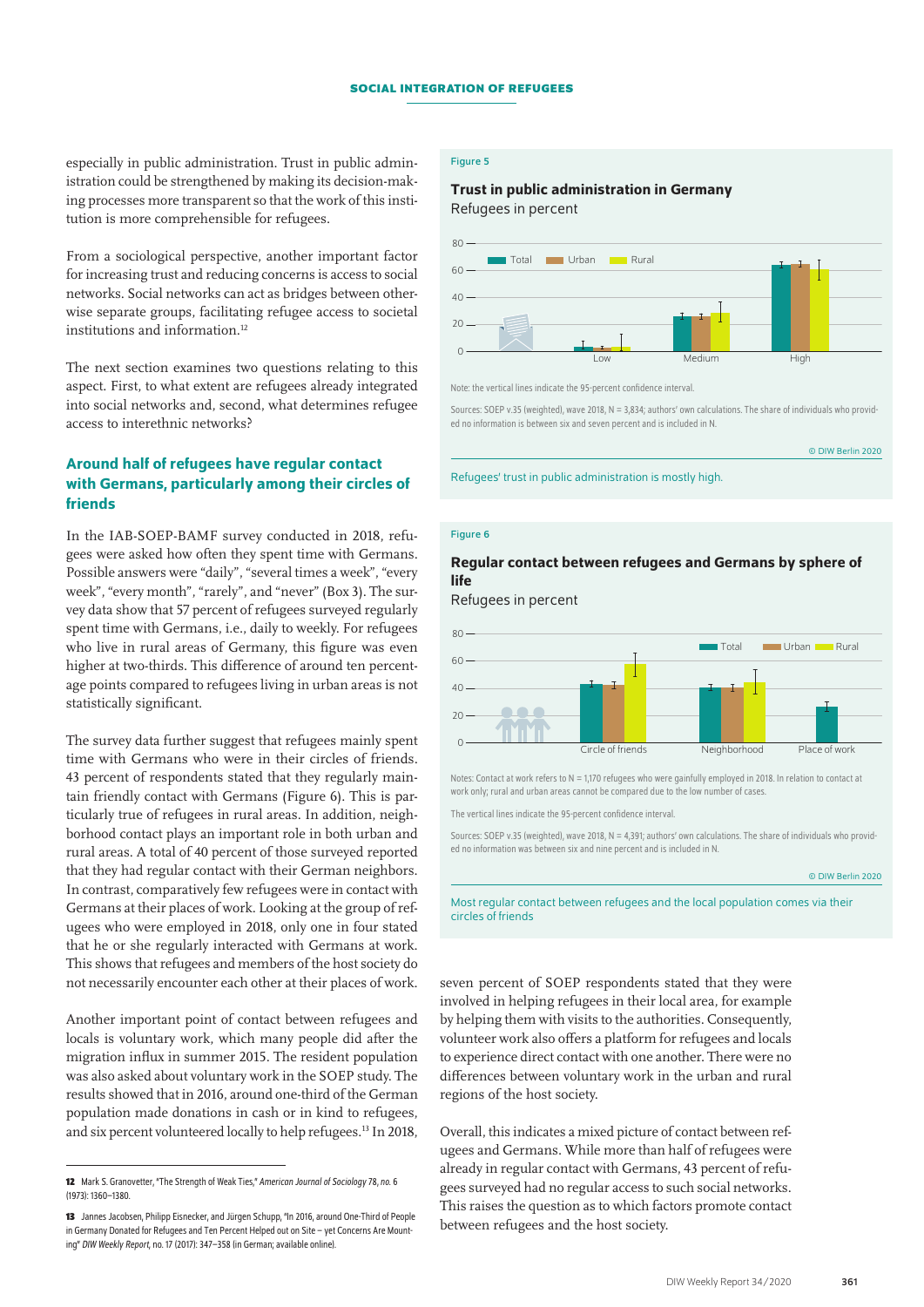#### Table 1

Determinants of time refugees and Germans regularly spent together (multivariate linear regression analysis).

|                                      | <b>Time with Germans</b> |
|--------------------------------------|--------------------------|
| Gender (reference: male)             | $-0.16***$               |
|                                      | (0.02)                   |
|                                      | $-0.01***$               |
| Age                                  | (0.00)                   |
| <b>Years since arrival</b>           | $0.04***$                |
|                                      | (0.02)                   |
| Region of origin (reference: Syria)  |                          |
| Afghanistan                          | 0.01                     |
|                                      | (0.03)                   |
| Iraq                                 | 0.02                     |
|                                      | (0.04)                   |
| <b>Rest of the world</b>             | 0.03                     |
|                                      | (0.03)                   |
| Integration course (reference: no)   | $-0.04$                  |
|                                      | (0.02)                   |
| Shared accommodation (reference: no) | $-0.10***$               |
|                                      | (0.03)                   |
| Children (reference: no)             | 0.02                     |
|                                      | (0.02)                   |
| City (reference: no)                 | $-0.04$                  |
|                                      | (0.04)                   |
| N                                    | 4,178                    |

Notes: \* p < 0.05, \*\* p<0.01, \*\*\* p<0.001. Controlled for federal states. Reduced number of cases due to missing values for the dependent variable as well as for information about living in a shared accommodation, about children and about federal state. Dependent variable: time with Germans (1 = regular contact, 0 = irregular contact). Regression method: linear regression, unstandardized coefficients, robust standard errors.

Source: SOEP v.35 (weighted), wave 2018, N = 4,178; authors' own calculations.

#### © DIW Berlin 2020

## Female refugees have less contact with Germans

The findings of a multivariate regression analysis $14$  show that female refugees are significantly less likely (16 percent) than male refugees to have regular, i.e., daily or weekly, contact with Germans (Table 1). Living in shared accommodation is also associated with a significantly lower probability of regular interaction with Germans. In contrast, regular contact between Germans and refugees is more likely the longer refugees have been resident in Germany.

Over time, refugees and Germans will probably meet more regularly in their social networks. However, that female refugees had less regular contact with Germans suggests they face particular obstacles that require political attention.

## Conclusions: Interaction between refugees and members of the host society should be further encouraged

The present report shows that the process of integrating refugees into their host society is still ongoing. Although the concerns of the local population are receding and are slowly approaching 2013 levels, the host society's skepticism surrounding the short- and long-term effects of refugee immigration to Germany persisted in 2018, as well. In contrast, refugees' concerns about xenophobia are growing, there partly is a lack of trust in some key German state institutions, and access to interethnic networks remains limited.

The social and subjective integration of refugees, therefore, seems to be an ongoing long-term social project that continues to require public attention. This applies in particular to rural areas. The local populations here are especially skeptical of refugees, even though regular contact with Germans in their circles of friends is more common than in urban areas. One key priority of state intervention should be to allay concerns about immigration and xenophobia. To achieve this, the government should look to strengthen interethnic social networks in order to initiate positive narratives between newcomers and longer-term residents. In addition to creating new, positive narratives, which could alleviate concerns on both sides, such networks also have an important bridging function between otherwise separate social groups. Going forward, it will therefore be important to offer more than integration courses. The civil society tandem projects that have developed since 2015 could be further consolidated and brought to rural areas, for instance, thus making them sustainable.15 Special focus should be placed on female refugees here. In line with earlier analyses of structural integration, it can be shown that women are also disadvantaged in terms of access to interethnic networks. In order to build bridges for women to access local society, too, special attention must be paid to their needs, for example with regard to childcare.<sup>16</sup>

Furthermore, the analyses indicate that the work of public administration, in particular, should be made more transparent. As a general rule, refugees have a high level of trust in the police and in the rule of law, but less so in public administration. However, something that could be problematic is the fact that around one-third to one-quarter of refugees do not have the same trust in key democratic institutions. Their trust must be further strengthened by means of transparent procedures so as not to jeopardize the existing legitimacy of this institution for refugees.

**<sup>14</sup>** In the multivariate regression analyses, we do not consider the gainful employment of refugees and their language skills as explanatory factors for the frequency of interethnic contact, since interactions may exist: if a refugee is gainfully employed, it can be assumed that he or she also has more regular contact with Germans. At the same time, regular contact with Germans can also be a stepping stone to gainful employment (Verena Seibel and Frank von Tubergen, "Job-search methods among non-western immigrants in the Netherlands," *Journal of Immigrant & Refugee Studies* 11, no.3 (2013): 241–258). A similar logic can be applied to language skills. The causal direction of the effects cannot, therefore, be determined and could lead to misinterpretations.

**<sup>15</sup>** Federal Ministry of Family Affairs, Senior Citizens, Women and Youth, *Flüchtlingspolitik und Integration – Menschen stärken Menschen* (2020) (in German; [available online\)](https://www.bmfsfj.de/bmfsfj/themen/engagement-und-gesellschaft/engagement-staerken/menschen-staerken-menschen/menschen-staerken-menschen/107820).

**<sup>16</sup>** Ludovica Gambaro, Guido Neidhöfer, and C. Katharina Spieß, "Kita-Besuch von nach Deutschland geflüchteten Familien verbessert die Integration ihrer Mütter," *DIW Wochenbericht,*  no. 44 (2019): 805–812. (in German; [available online\)](https://www.diw.de/de/diw_01.c.694645.de/publikationen/wochenberichte/2019_44_1/kita-besuch_von_kindern_aus_nach_deutschland_gefluechte-ten_familien_verbessert_integration_ihrer_muetter.html)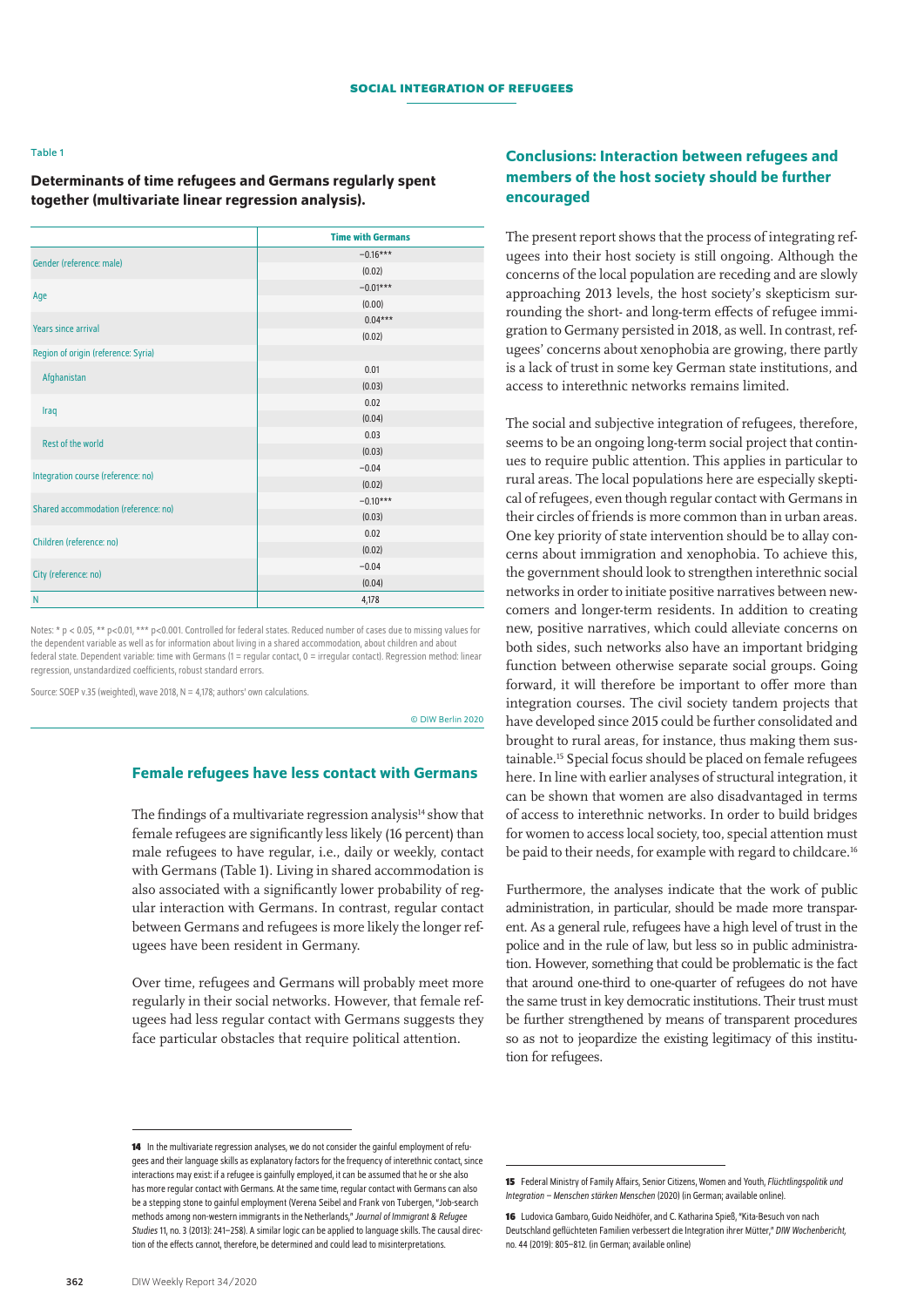## **Social Integration of Refugees**

Katja Schmidt is a research associate at the research infrastructure Socio-Economic Panel (SOEP) at DIW Berlin | kschmidt@diw.de

Jannes Jacobsen is a research associate at the research infrastructure Socio-Economic Panel (SOEP) at DIW Berlin | [jjacobsen@diw.de](mailto:jjacobsen@diw.de)

Magdalena Krieger is a research associate at the research infrastructure Socio-Economic Panel (SOEP) at DIW Berlin | mkrieger@diw.de

JEL: J15, J18, J19, F22, 015, R23, J14

Keywords: refugees; concerns about immigration; trust; integration; bridging ties